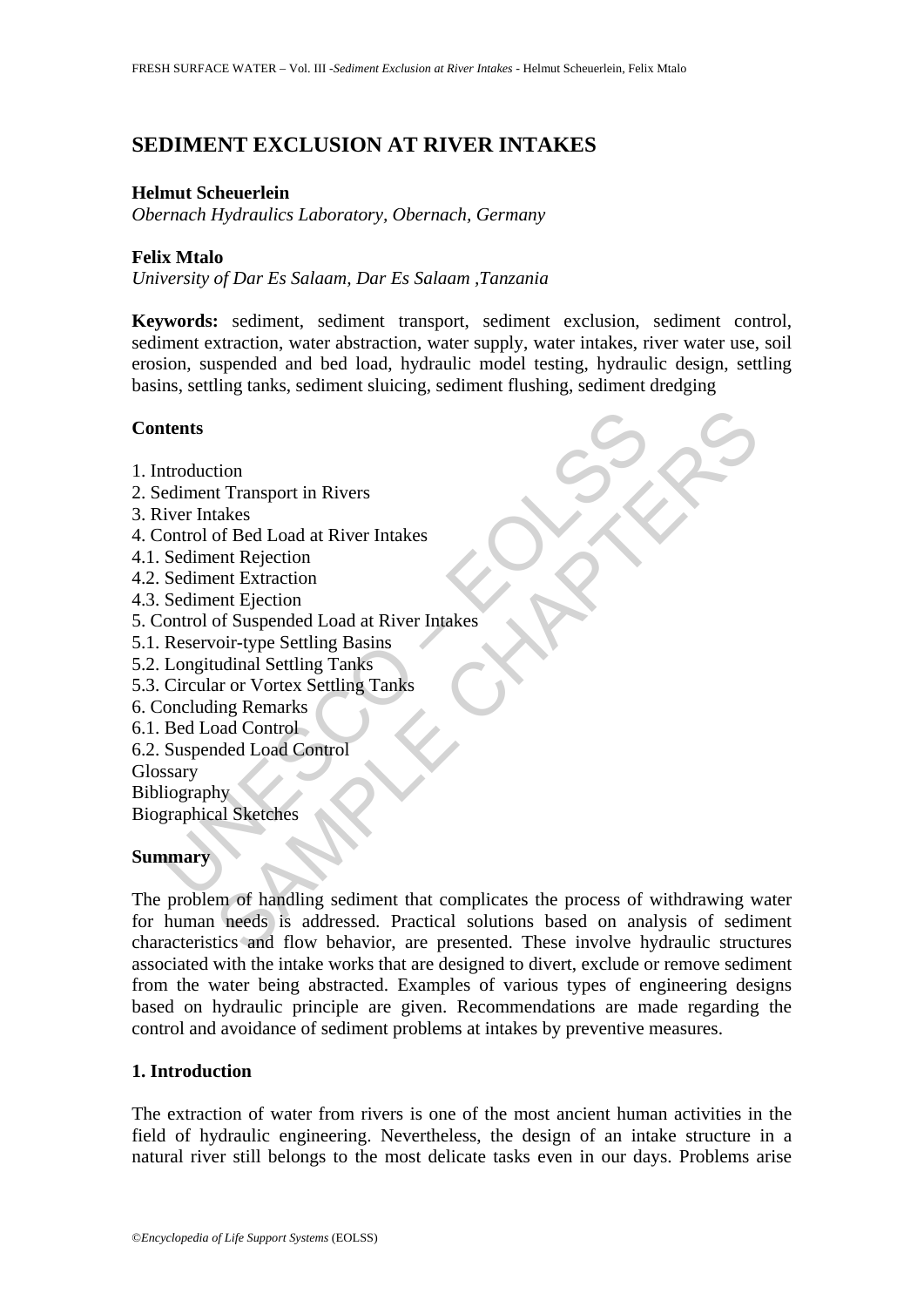mainly from the fact that in natural rivers besides the water also a considerable amount of sediment is transported. Therefore, the designers of intake structures repeatedly find themselves confronted with the problem of how to take the water out of the river while leaving the sediment behind. In developing countries construction and operation of river intakes deserve particular attention as the natural conditions in the rivers are usually more complex and at the same time less well documented than in industrialized areas.

#### **2. Sediment Transport In Rivers**

The sediment which is transported in rivers originates from soil erosion caused by wind and water with heat and frost being significant assisting forces. Sediment transported in a river can have various sources:

- the catchment (sheet-, rill-, and gully-erosion)
- the tributaries
- bed erosion
- bank erosion including landslides and falling rocks

the catchment (sheet-, rill-, and gully-erosion)<br>the tributaries<br>bed erosion<br>the tributaries<br>bed erosion<br>then transport can take place in various forms, according<br>ditions provided by the flow, and according to the properti atchment (sheet-, rill-, and gully-erosion)<br>
ibutaries<br>
erosion<br>
erosion<br>
erosion<br>
ibutaries<br>
transport can take place in various forms, according to the hydra<br>
provided by the flow, and according to the properties of the Sediment transport can take place in various forms, according to the hydraulic conditions provided by the flow, and according to the properties of the sediment. *Bed load* and *suspended load* are only rough and ready, but inaccurate, classifications of the phenomena taking place in the river. There is no clearly defined separation point between the two kinds of motion in nature.

The distinction results from the fact that for analytical consideration two entirely different theoretical approaches have been found practicable. In reality there is no sharp demarcation line between sediment motion as *bed load* and as *suspended load*.

Analytical description of sediment transport is difficult even when restricted to idealized one-dimensional considerations. In the vicinity of an intake structure, however, the flow is far from being one-dimensional. The complex three-dimensional flow pattern makes a strictly theoretical analytical treatment of the behavior of the sediment a nearly irresolvable task.

Consequently, for intake design hydraulic model test*ing* is applied extensively as an appropriate substitute for deficiencies in theoretical approaches, and as a readily accepted way out from an obvious dilemma. Empirical techniques based on observations have become standard practice.

The sediment transported by the river flow is usually not uniformly distributed. Transport rate and grain size distribution vary with the flow depth as well as the channel width. The sediment distribution with depth is dependent on flow characteristics and sediment properties: the coarser the sediment and/or lower the flow intensity, the higher the rate of bed load transported and the lower the amount of sediment in suspension.

These well-known phenomena influence the design of sediment-controlled intake structures. From experience, it is much easier to prevent the intrusion of bed load sediment than of suspended sediment.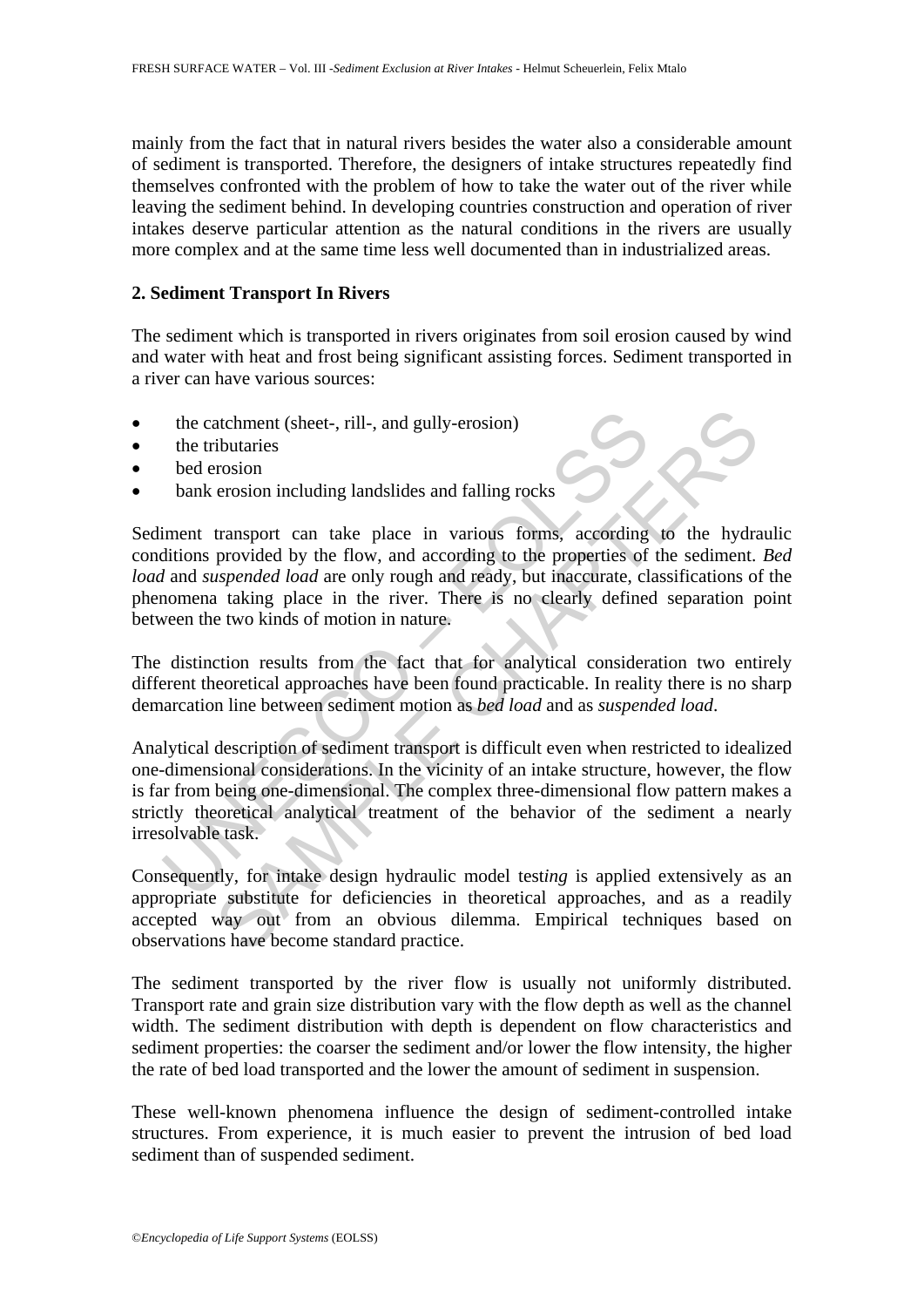The first step towards sediment control at an intake, therefore, should be to modify the sediment distribution of the approaching flow in the river so as to increase the sediment concentration in the fluid layers close to the bed. This can be achieved by applying appropriate river training measures capable of decreasing the flow velocity and of suppressing turbulence.

## **3. River Intakes**

Water extraction from rivers may serve various purposes. The water may be intended for drinking, for irrigation, for power generation or for industrial processes, but regardless of what purpose has to be served, it is only the water that is wanted. The sediment brought in by the flow is not desired and is an unfortunate and troublesome side-effect. Ever since humans have started to extract water from rivers, the question of how to handle sediment problems has been one of the main concerns of the intake designers. According to hydraulic principles, there are four distinct intake types.

- lateral intake
- frontal intake
- bottom intake
- suction intake

Relating to sediment control, a somewhat different classification seems to be more appropriate. With respect to the mechanism of sediment transport, the problem in question can be divided into two categories:

- control of bed load
- control of suspended load

The via handle sediment problems has been one of the main concepers. According to hydraulic principles, there are four distinct in lateral intake<br>trontal intake<br>trontal intake<br>trontal intake<br>suction intake<br>suction intake<br>s In the following section, various principles and techniques of sediment control will be introduced, their special features explained, their strengths and weaknesses discussedand their suitability for application in developing countries evaluated.

# **4. Control of Bed Load at River Intakes**

andle sediment problems has been one of the main concerns of the in<br>According to hydraulic principles, there are four distinct intake types.<br>
al intake<br>
al intake<br>
al intake<br>
m intake<br>
m intake<br>
m intake<br>
m intake<br>
m intak The separation from the water of sediment moving close to the bed is somewhat easier to handle than the exclusion of sediment in suspension. There are numerous methods and techniques available. Regardless of how different they may appear at first sight, all are based on a single principle, namely the application of a horizontal divider, separating the upper layers containing mostly pure water from the sediment-laden lower layers. A comprehensive description of a large number of methods and techniques of this kind is given in his monograph by Scheuerlein.

Although the sediment control techniques considered in the above paragraph can be traced back to a common basic principle, they differ widely in some other respects. Three major groups can be identified:

- sediment rejection
- sediment extraction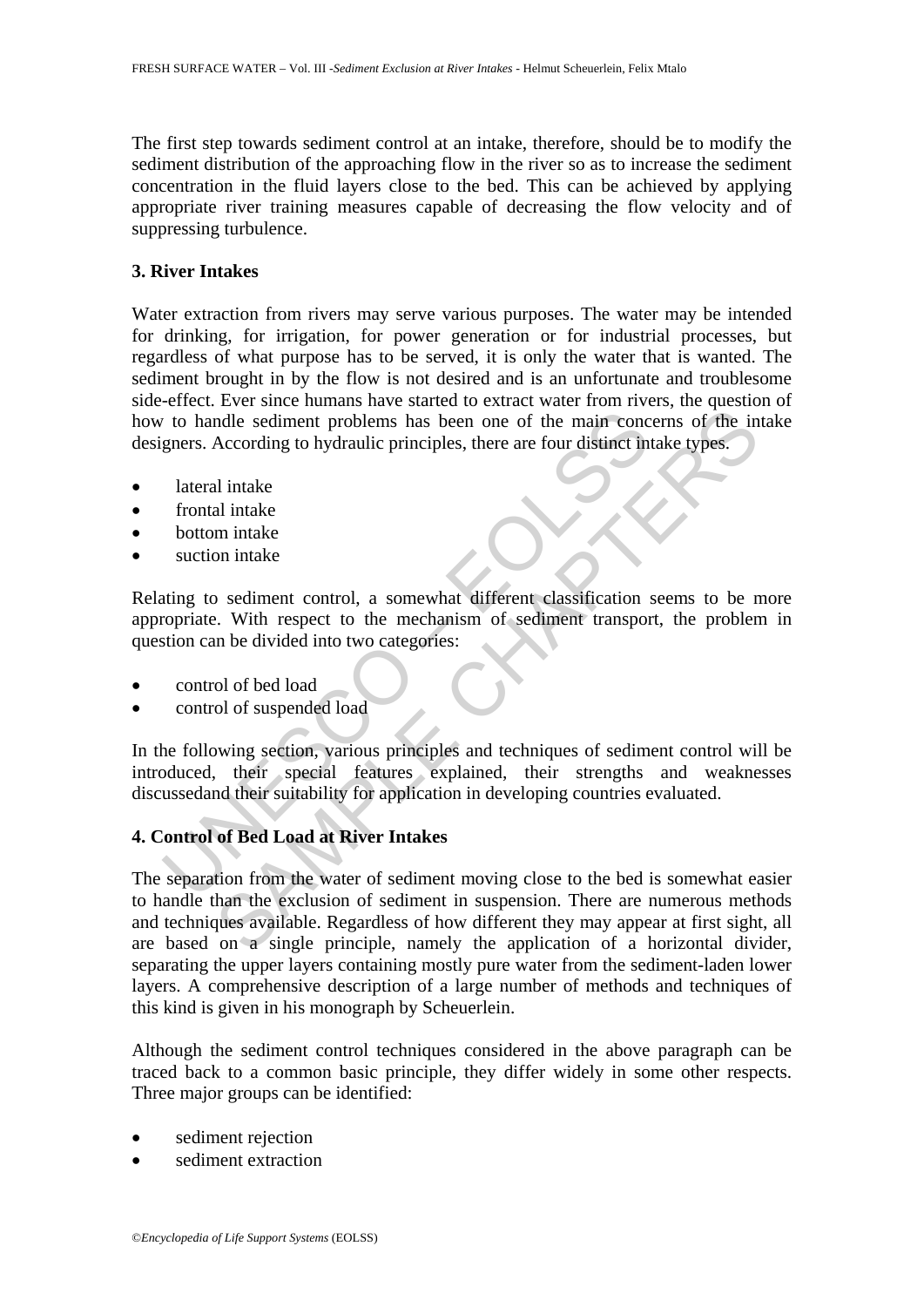sediment ejection

#### **4.1. Sediment Rejection**

The principle of sediment rejection is shown in Figure 1. While the upper layers of the flow are allowed to enter the intake, the lower layers are kept from entering the intake and conveyed towards downstream with the remaining river flow. For this method, various kinds of submerged sills and bars are used to keep the sediment from entering the intake. In many cases also advantage is taken of the occurrence of natural secondary currents providing favorable flow patterns in the vicinity of the intake (for instance, at the outside of bends where the flow close to the bed tends to move away from the intake).

When favorable natural flow patterns are lacking, very often auxiliary measures are applied as, for instance, spur dikes, floating pontoons, training walls, cantilever sills, etc. as given by Scheuerlein in the cited source.



Figure 1. Sediment Rejection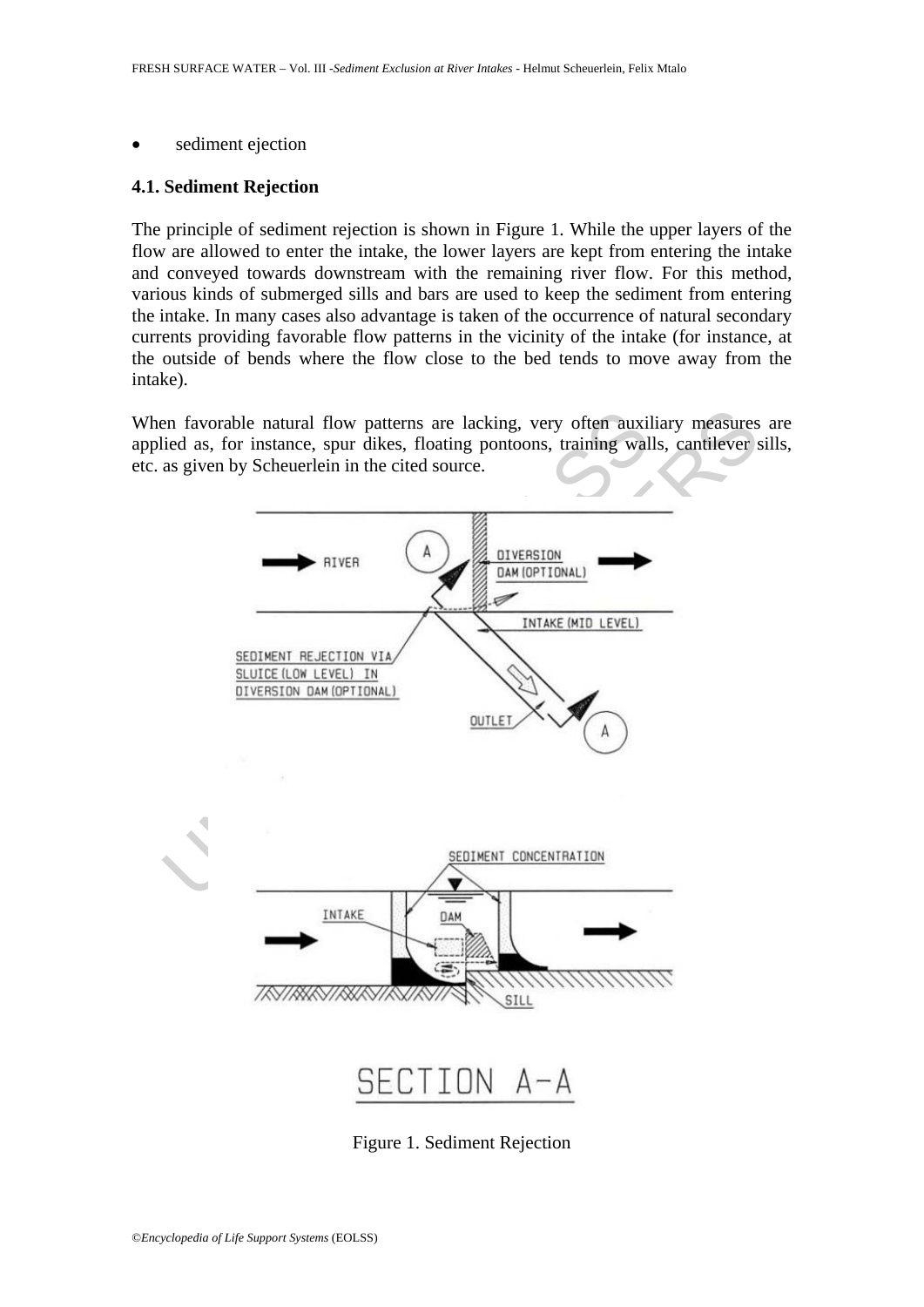The principle of sediment rejection can also be applied when the intake is not combined with a diversion dam. With proper design, the sediment rejection technique can allow for diversion up to 50 per cent of the total river flow without encountering bed load problems at the intake. For optimum efficiency, the design should always be verified by means of hydraulic model tests.

In developing countries, the principle of sediment rejection at intakes is the most frequently applied technique of sediment control. However, in many cases the performance is inefficient due to poor design and improper operation.



#### **Bibliography**

- - -

TO ACCESS ALL THE 12 PAGES OF THIS CHA<br>Visit: http://www.eolss.net/Eolss-sampleAllChapte<br>ward M. (1992). *Mobile Barrages and Intakes on Sediment Transporting Rive*<br>indefined: Balkema. (Originally a 1984 IAHR-publication i CO ACCESS ALL THE 12 PAGES OF THIS CHAP[TER](https://www.eolss.net/ebooklib/sc_cart.aspx?File=E2-07-05-04),<br>Visit: http://www.eolss.net/Eolss-sampleAllChapter.aspx<br>y<br>(1992). Mobile Barrages and Intakes on Sediment Transporting Rivers, 297 pp. Rotter<br>salkema. (Originally a 1984 IAHR-pub Bouvard M. (1992). *Mobile Barrages and Intakes on Sediment Transporting Rivers*, 297 pp. Rotterdam, Brookfield: Balkema. (Originally a 1984 IAHR-publication in French, Paris: Edition Eyrolles 54). [An engineering monograph on the practice of water abstraction from sediment carrying streams. A good overview of a relevant aspect of sustainable hydraulic design].

Mashauri D.A. (1988). "Towards Clean Water: Removal of Suspended Solids by Vortex Basins," The Tanzania Engineering Journal, April. [A popular article on the subject].

Mtalo F. and Hashim O.B. (1991). "Removal of Sediments From Canals Using Vortex Tube Ejectors", African Journal of Science and Technology, Series A Technology, October. [Another state-of-the-art article].

Scheuerlein H. (1984). "Design of Water Intakes for Sediment-Laden Rivers" (in German: *Die Wasserentname aus geschiebeführenden Flüssen*), Berlin: Ernst & Sohn. [A comprehensive description of a large number of methods and techniques of sediment exclusion by means of a horizontal diversion type of intake].

Scheuerlein H. and Mtalo F. (1993). "Sediment Control at River Intakes", in *Water, the Lifeblood of Africa*, Victoria Falls, Zimbabwe: Proceedings I.A.H.R. African Regional Division Symposium, July, pp. 13.1-13.8. [The original paper on which this chapter is based].

#### **Biographical Sketches**

**Helmut Scheuerlein** is full Professor and Director of the Water Resources Institute and Hydraulics Laboratory, University of Innsbruck, Innsbruck, Austria. He obtained his Engineering Degree in Civil Engineering at the University of Technology, Munich, Germany in the Department of Civil Engineering in 1961.

From 1961 to 1974 he was first Research Assistant for 2 years at the Institute of Hydraulic Engineering and Water Resources at the same university; and for three years thereafter he was Research Associate at Obernach Hydraulics Laboratory, Munich, Germany. In 1968 he received the degree Doctor in Hydraulic Engineering, and for six years thereafter Dr Scheuerlein was Senior Engineer and Deputy Director at Obernach Hydraulics Laboratory, Munich, Germany. From 1974 - 1976 Dr. Scheuerlein was active as expert for the UNDP, Tehran, Iran, Ministry of Power, in Hydraulic Engineering and Water Resources